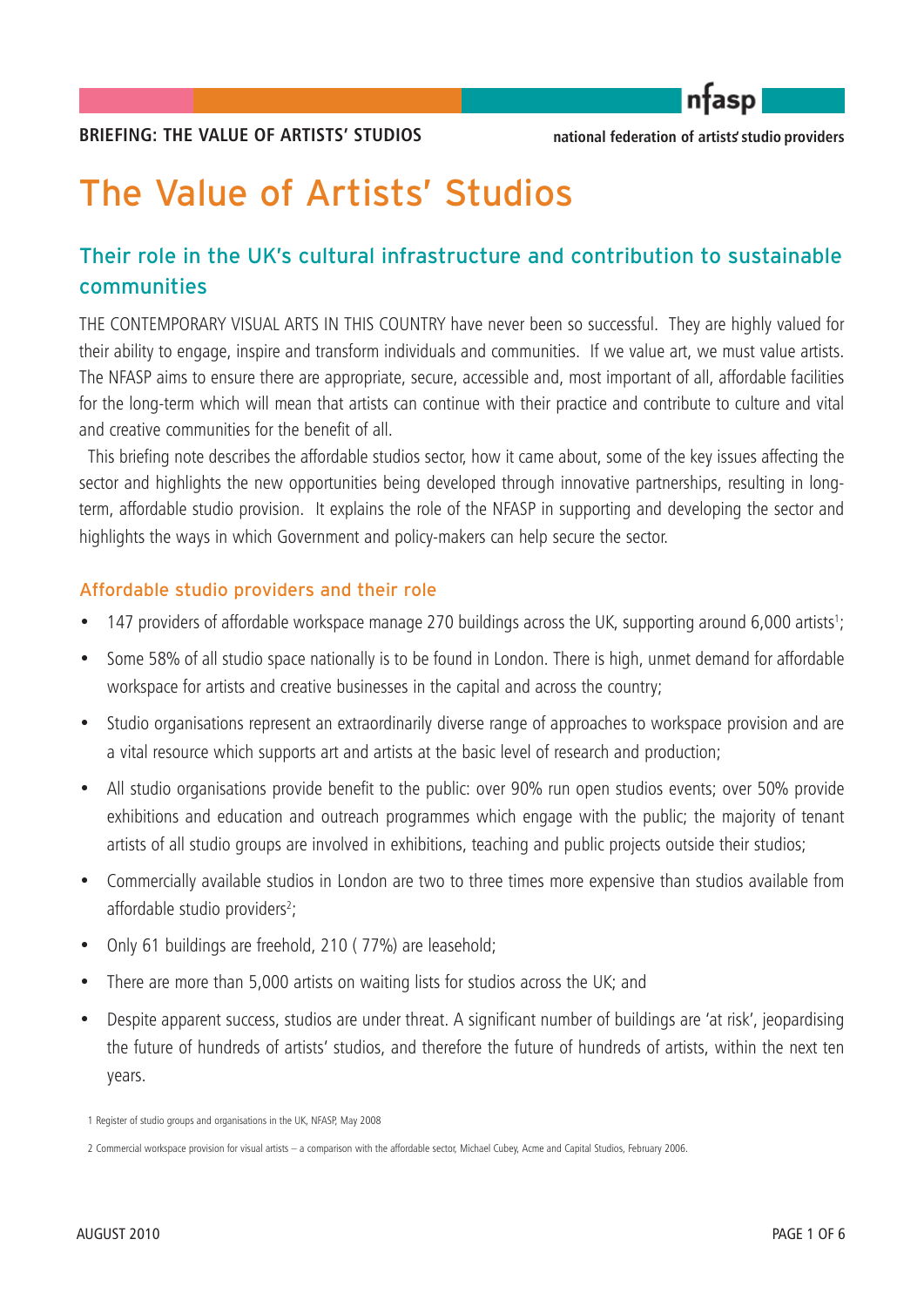# $nfasp$

### **BRIEFING: THE VALUE OF ARTISTS' STUDIOS**

Although of widely differing scales, structures and ways of working, artists' studio groups and organisations make a vital contribution to the development and success of the visual arts in the UK through their fundamental support for artists and art.



*Yorkshire Artspace's new eco-designed studios at Manor Oaks in Sheffield*

As well as providing space for artists to research, experiment and make work, affordable studio organisations and their tenant artists make a significant contribution to the well-being and sustainability of local communities; they work with a wide range of partners encouraging innovation and creativity across social and regeneration agendas.

For artists to be able to deliver these benefits, they need space in which to work at a rent they can afford. Affordable studio groups and organisations provide low-cost studio space to visual artists who are generally on low incomes and remain on low incomes for much of their working lives.

Affordable studio providers charge rents that are, on average, one third of open market prices. In doing so, they subsidise the visual arts economy in England by roughly £16 million a year. This support is vital in **national federation of artists' studio providers**

underpinning the visual arts  $-$  a successful and highly valued part of our contemporary culture<sup>3</sup>.

## Background to the studios sector

The affordable studios sector has developed over the last forty years. Collective action by artists to create multi-unit studio buildings can be dated back at least to the formation of SPACE and the leasing of a redundant warehouse at St Katharine Dock near Tower Bridge in London in 1967. Since then the artists' studios sector has expanded throughout the United Kingdom with many thousands of artists being supported through the self-help action of individuals and groups reacting creatively to opportunities within the property market to achieve low-cost space.

Now, over 40 years later, there are at least 147 studio organisations and 270 studio buildings across the UK, providing affordable studios for over 6,000 artists.

## Studios under threat

Despite this apparent success, the studios sector remains vulnerable. In recent years, rising land values and new development schemes have had an adverse effect on the provision of affordable workspace for artists.

Having played a major role in regeneration, artists' workspaces have been squeezed out of many inner city areas. London's Hoxton is a clear example of this. Now a focus for numerous art galleries, fashionable bars and restaurants, Hoxton rents have increased to such an extent to make them unaffordable for the very artists who stimulated interest in the area in the first place.

Now, regeneration associated with the Olympics threatens to undermine the presence of artists' groups and the cultural identity of the Olympic Fringe area which embraces Hackney Wick and Fish Island, where thousands of creative practitioners live and work.

3 Ibid.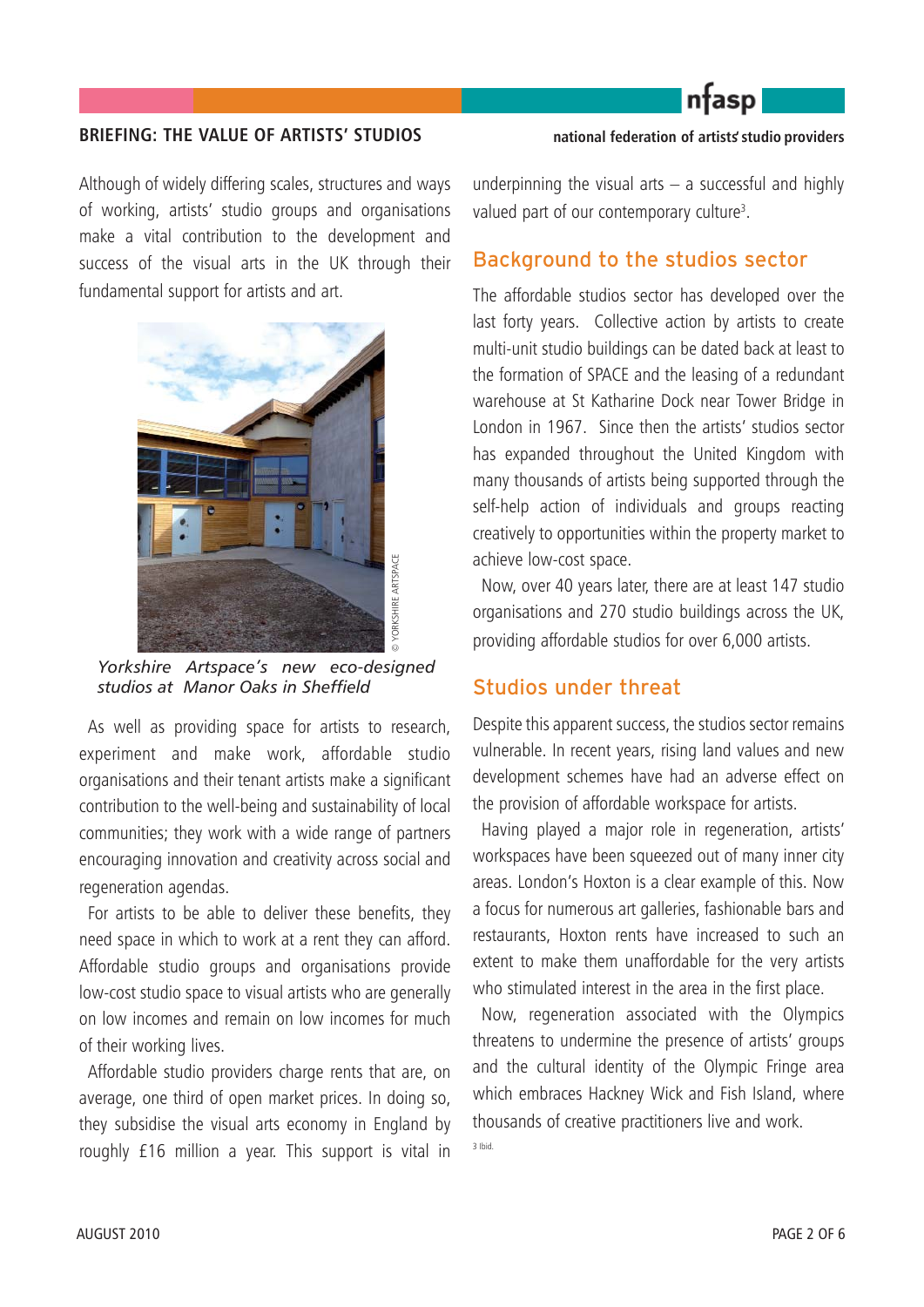# $nfasp$

## **BRIEFING: THE VALUE OF ARTISTS' STUDIOS**

#### **national federation of artists' studio providers**

London's vibrant, diverse and influential culture has been promoted as a significant aspect of London 2012, but the very studio organisations that have contributed to that vitality are under threat from commercial developers exploiting the opportunities the Olympics present.

A study into the potential impacts of the Olympic project on artists' studios in the five host boroughs, commissioned by NFASP, highlighted a problem which has always faced affordable studio providers – the lack of long-term and secure property<sup>4</sup>.

In the Olympics area, in particular, there appears to be a significant, unmappable, amount of informal, short term studio space-making in with formal and informal groups organising space for themselves and in a variety of more (and often less) beneficial arrangements, especially since the economic down-turn and the availability of empty property. Whilst this presents welcome opportunities for temporary workspace, the danger is that when the economic tide turns, artists will once again become victims of their own success and be required to vacate property to make way for redevelopment.

The same situation applies across the country, this insecurity means many studio groups continue to face an uncertain future. At the same time, demand for affordable studio space continues to outstrip supply, with long waiting lists for studios in London and elsewhere.

A major issue is that few studio buildings are owned and permanent. In early 2005, when Acme published the first England-wide survey of studio groups and organisations, some 80 per cent of the total space was rented. And the leases of many spaces were due to expire within five to seven years, with the potential loss of up to 800 artists' studios in England. The picture has changed very little over the last five years and, in fact, is potentially much worse.

Frequently, this situation is compounded by a lack of recognition of the public value that they deliver, in part because many organisations are not making evident what they and their member artists do.

Whilst there is support for creative workspace and new facilities are being built, generally such space is inappropriate and too expensive for artists. Artists are primarily engaged in their practice for its creative, cultural and philosophical value and although they are often highly successful micro businesses forming a vital part of the overall creative ecology, their career paths rarely follow a traditional business growth model.

# New opportunities for developing studios

New opportunities do exist, in major development areas like the Thames Gateway and regeneration and housing growth areas across the country. Within mixed-use developments cross-subsidy or planning gain can be exploited to achieve affordable workspace – developments such as Acme's Galleria studios in south-east London, their Leven Road studios in Poplar, east London developed in partnership with Swan Housing Group and studios at Harrow Road, north London, developed with Catalyst Housing Group demonstrate this. Barbican Arts Trust Group in London have also secured new studios through planning gain. Outside London, partnerships with the housing sector have stimulated new studio developments, for example in Sheffield, where Yorkshire Artspace has worked with Sheffield's housing renewal programme to develop studios in neighbourhoods – at Knutton Road as part of a mixed-use development, and eco-designed studios at Manor Oaks, built in partnership with Green Estate.

Some local authorities have also taken the initiative to develop artists' studios in temporary space in town and city centres, helping to stimulate activity within town centres and acting as a catalyst for future regeneration. Gateshead 4 Artists' Studio Provision in the Host Boroughs: a review of the potential impacts of London's Olympic Project, December 2008, page 9.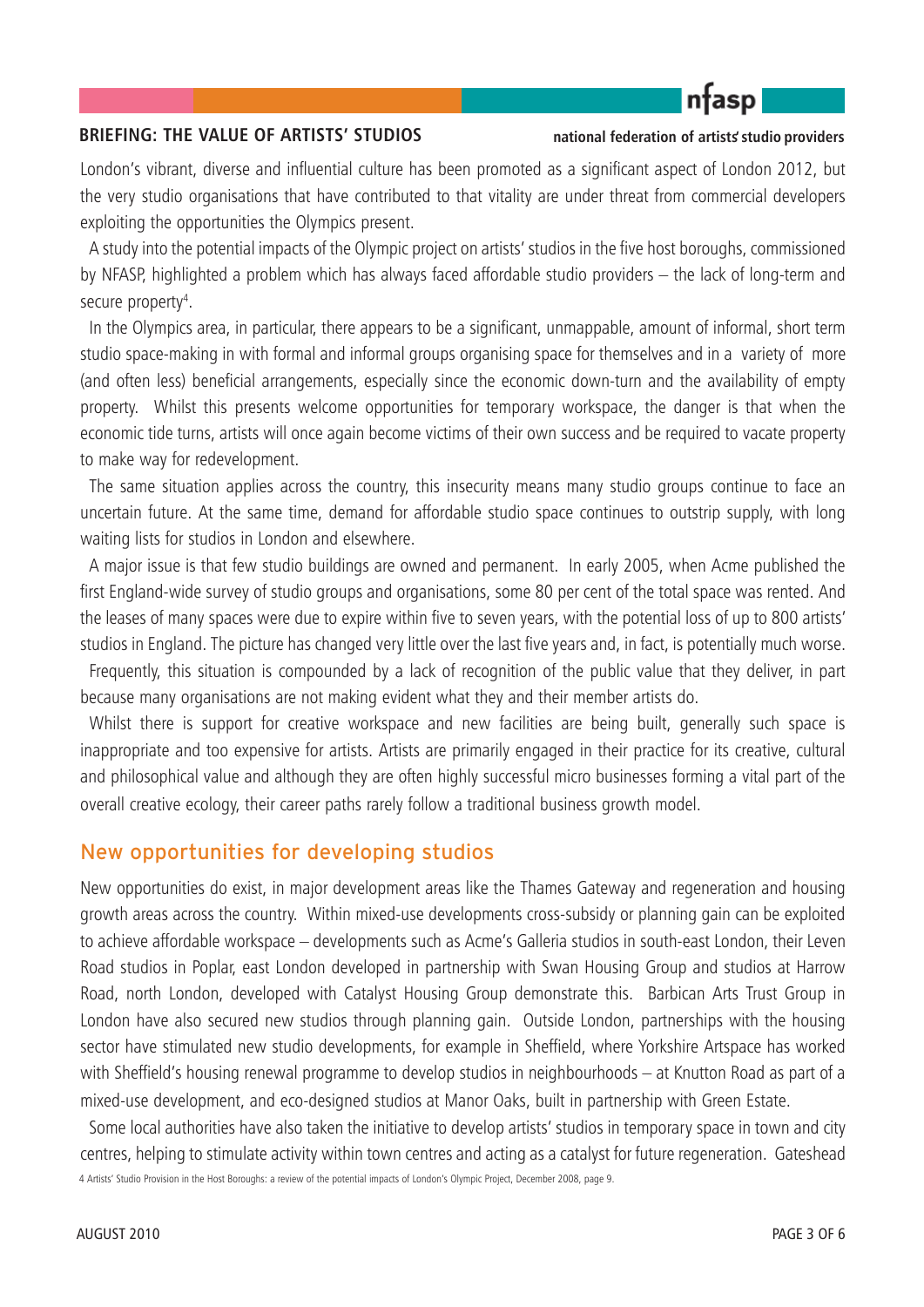# ntasp

## **BRIEFING: THE VALUE OF ARTISTS' STUDIOS**

#### **national federation of artists' studio providers**

Council has developed The Shed, workspace in a former bed shop for some 36 creative practitioners and Essex County Council has partnered with studio provider ACAVA to develop affordable studio space for artists in Harlow Town Centre. It is vital, however, that such initiatives pave the way for long-term strategies for securing affordable artists' workspace at the heart of our communities and are not simply using artists as a stop-gap to occupy empty property until the economic tide turns.

Awareness of these opportunities, particularly new studio developments with the housing sector, and experience of how they might be realised is severely limited. NFASP aims to raise the profile of these new schemes and promote them more widely to ensure there are secure, facilities for artists for the long-term enabling them to contribute to culture and communities.

# Key messages concerning artists' studios

We know from research studies referred to elsewhere in this briefing, from our experience and our contacts with our members and other studio providers and artists' groups that these key messages concerning artists' studio provision are applicable across the capital and elsewhere in the UK:

- Demand for long-term affordable studios remains buoyant, as evidenced by growing waiting lists, sustained levels of demand and feedback from artists:
- Studio providers demonstrate good practice in developing models for medium and longer term use of light industrial and similar buildings. Also they have a number of development and management models offering property owners and public agencies the certainty of 100% occupancy in well managed workspace, for lower income workers;
- Artists and studio providers contribute to the local economy, to place making and to the vitality and distinctiveness of local and community life. They contribute greatly to the wider cultural reputation of some boroughs and their local authorities;
- Delivery agencies and other public bodies, RSLs and commercial property owners have established mutually beneficial long term arrangements with a range of studio providers. These include Swan Housing, Telford Homes, Poplar HARCA, Look Ahead Housing and Care and Sheffield City Council; and
- Affordable, sustainable studio provision is not consistently or adequately represented in Local Development Frameworks, or in legacy planning for major regeneration areas, reflecting its low policy status and priority within economic, regeneration and policy departments. At best, artists' studios might be covered by statements of intent or priority relating to creative workspace, but they are a different proposition and unless otherwise catered for, require special mention.

# Securing studios for the future

If we value art, we must value artists. Ensuring there are appropriate, secure facilities for the long-term means artists can continue to make work and contribute to creative and vibrant communities for the benefit of all.

There are significant opportunities for securing and developing new and more sustainable artists' studio spaces as part of developments across the UK.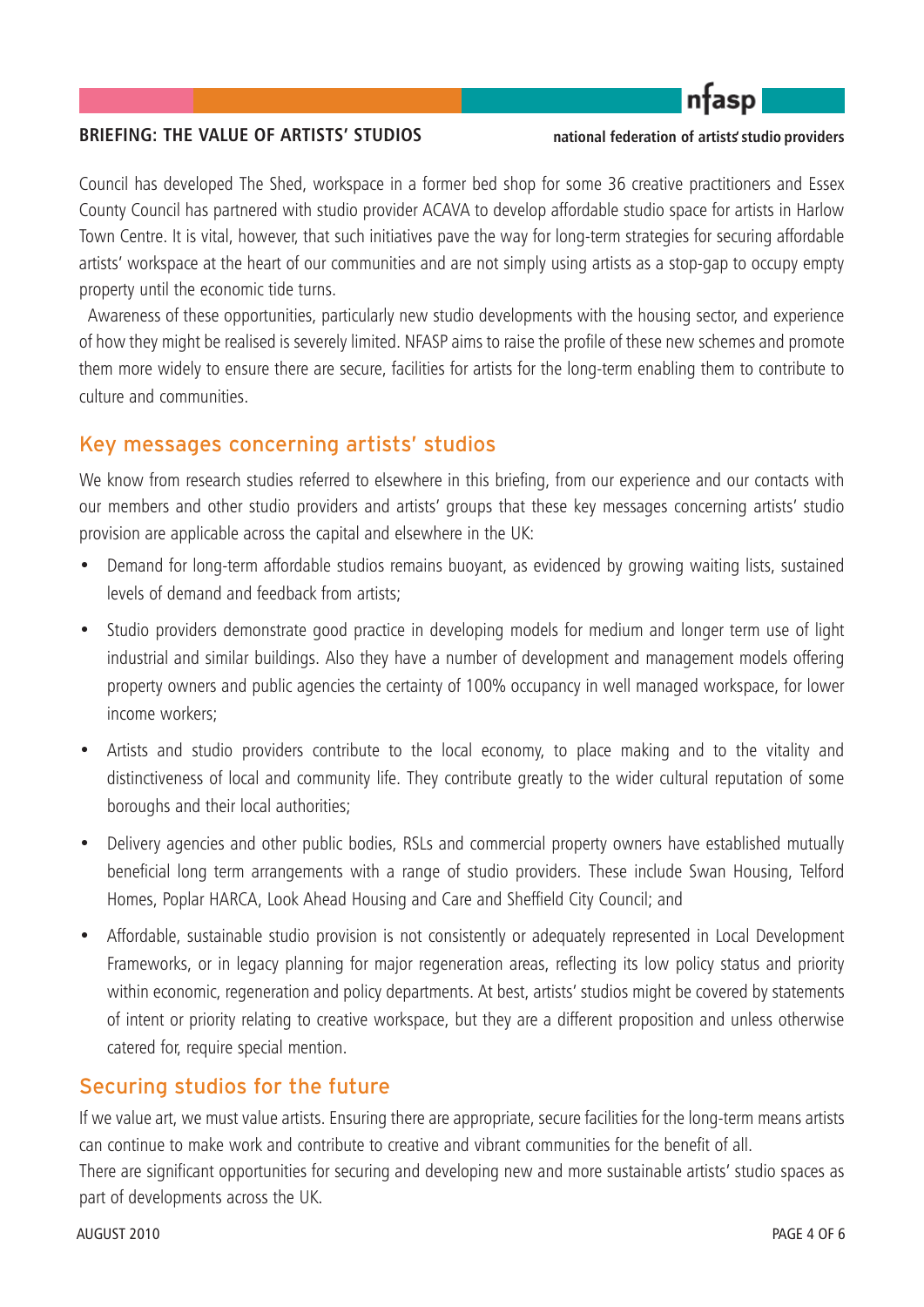

#### **national federation of artists' studio providers**

#### **BRIEFING: THE VALUE OF ARTISTS' STUDIOS**



*Exterior of ACME studios Leven Road building showing ground floor artists' studios*

To capitalise on these we need:

- Recognition and promotion within DCMS and other Government departments, particularly Communities and Local Government of the value of the artists' studio sector, which delivers cultural value by supporting art and artists at the level of research and production and, through the diverse activities of studio providers and artists, wider social and public benefit as well (NFASP can provide case studies);
- Recognition of the need for capacity building and organisational stability for the wide range of small and informal studio providers who provide essential support to artists at a range of career stages, including artists who have recently graduated and are experiencing severe financial difficulties in maintaining their practice;
- Recognition that, if empty property including shops is to be used for artists' workspace and related activities, provision needs to be retained at the heart of our towns and communities once the economic down-turn is reversed and property prices begin to rise. Authorities should be encouraged to put formal procedures in place for the use of temporary space and to see it as an opportunity to develop and maintain future cultural provision (NFASP has developed guidance notes on temporary space as artists' studios and case studies);
- Recognition that artists have different requirements from those of more commercially orientated creative industries, both in terms of the physical space requirements and the rent levels they can afford to pay. Development strategies need to acknowledge this and put in place appropriate mechanisms to ensure affordable artists' space is protected within mixed-use schemes;